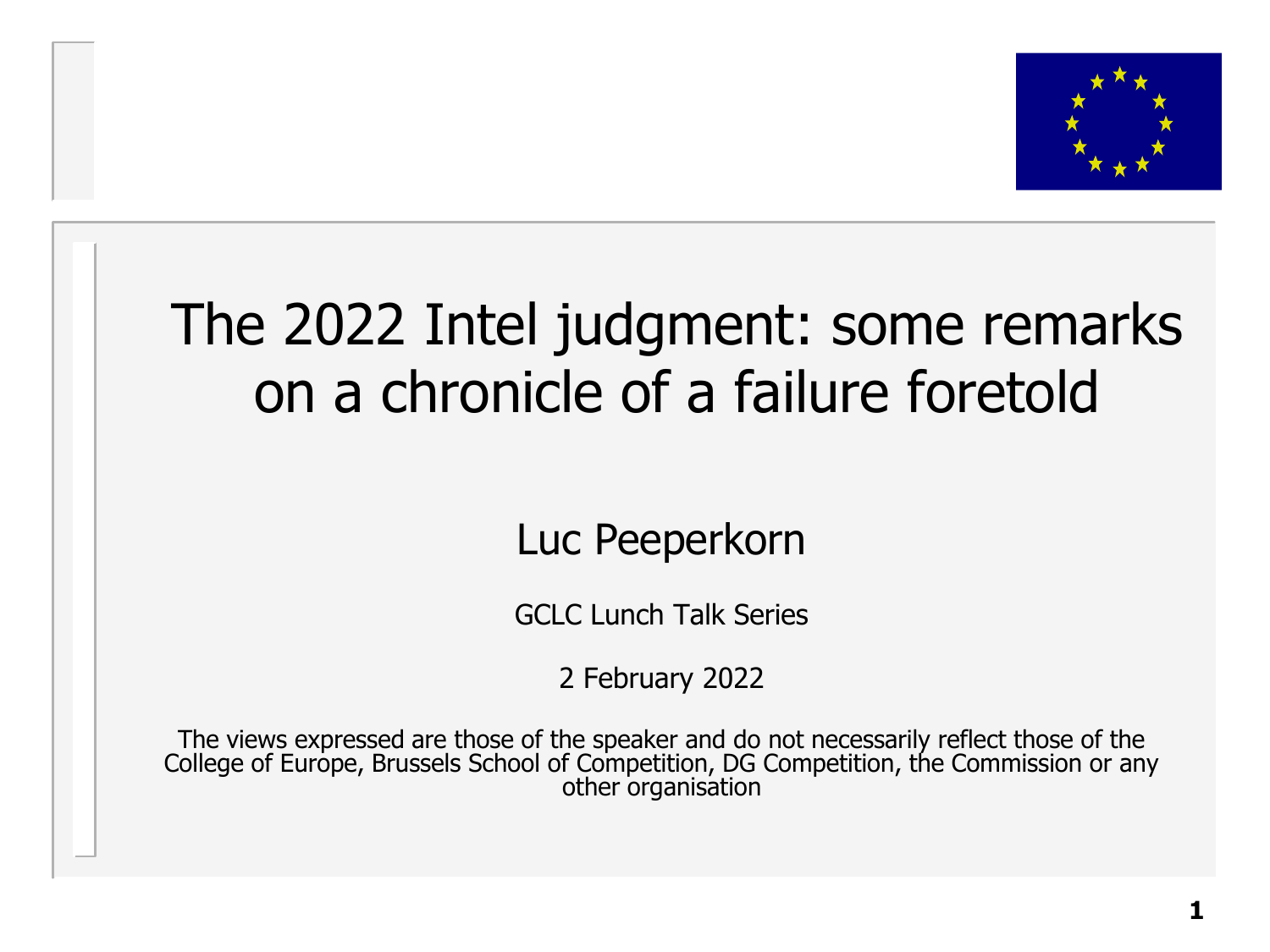## Limping between two opinions



□ Commission decided not to adopt its Art 102 Guidance as real Commission Guidelines

- □ Commission argued in court against approach and importance of its own Art 102 Guidance
- □ Commission did limp on two thoughts: building its case on a by object analysis while doing part of the effects analysis prescribed in the Art 102 Guidance, resulting in a number of mistakes in the latter:
	- argued the effects analysis not to be necessary resulting in an error of law;
	- did an incomplete analysis of market coverage & duration;
	- used AAC instead of LRAIC as the cost benchmark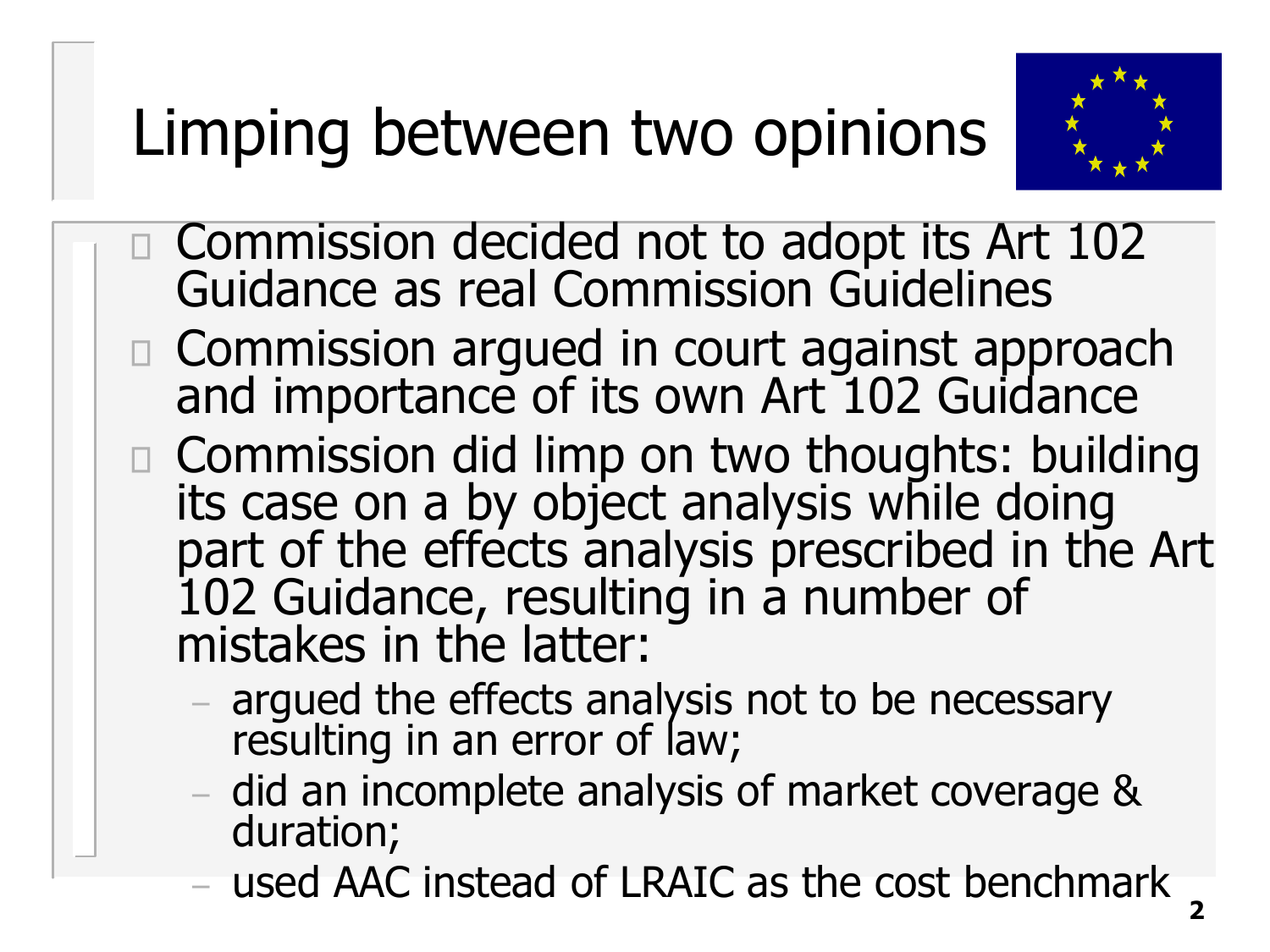## GC not yet fully to grips with effects-based approach



GC gives biased summary of Court of Justice Intel judgment (§116-120), leading to overly narrow "principles arising from the appeal judgment" (§123-126)

□ Court of Justice in *Post Danmark I* and *Intel* :

- pricing conduct normally only abusive if it can foreclose as efficient competitors;
- this as-efficient-competitor principle together with other factors (extent of dominance, market coverage, strategy/intent etc.) to form a full effects analysis
- as-efficient-competitor test useful but not necessary (see also Google Shopping §538-539)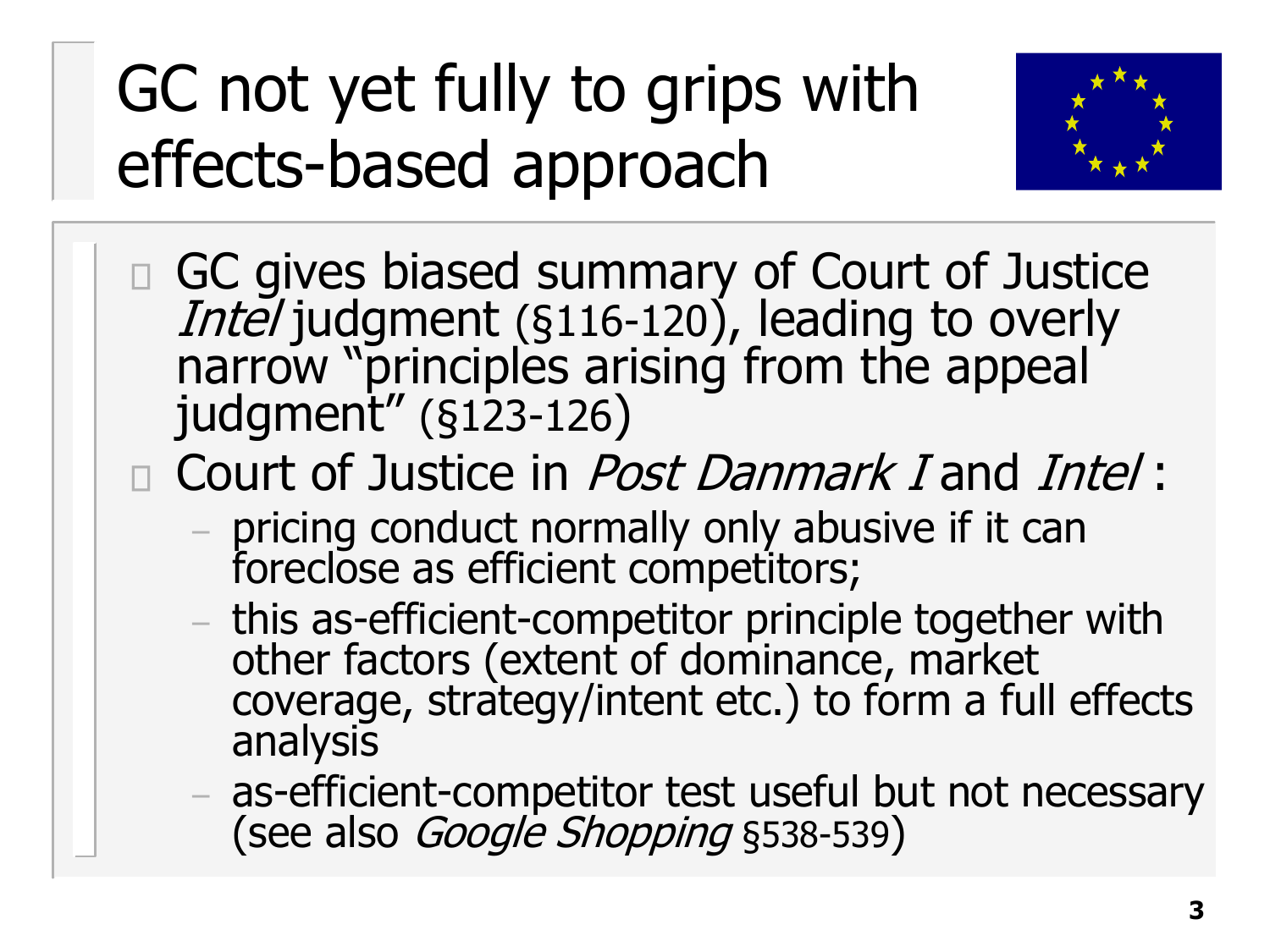# GC's biased summary of CoJ Intel judgment



- $\Box$  GC does not mention relevant parts of §136 and 140 of the *Intel* appeal judgment, which make it crystal clear that CoJ requires application of the AEC principle
- □ Instead, the GC concludes that the assessment must be based on 5 factors in §139 Intel appeal judgment and should focus on 'capability to foreclose' (instead of capability to foreclose as efficient competitors)
- □ GC seems to argue that only if authority conducts an AEC test, is it necessary to assess whether AEC principle is correctly applied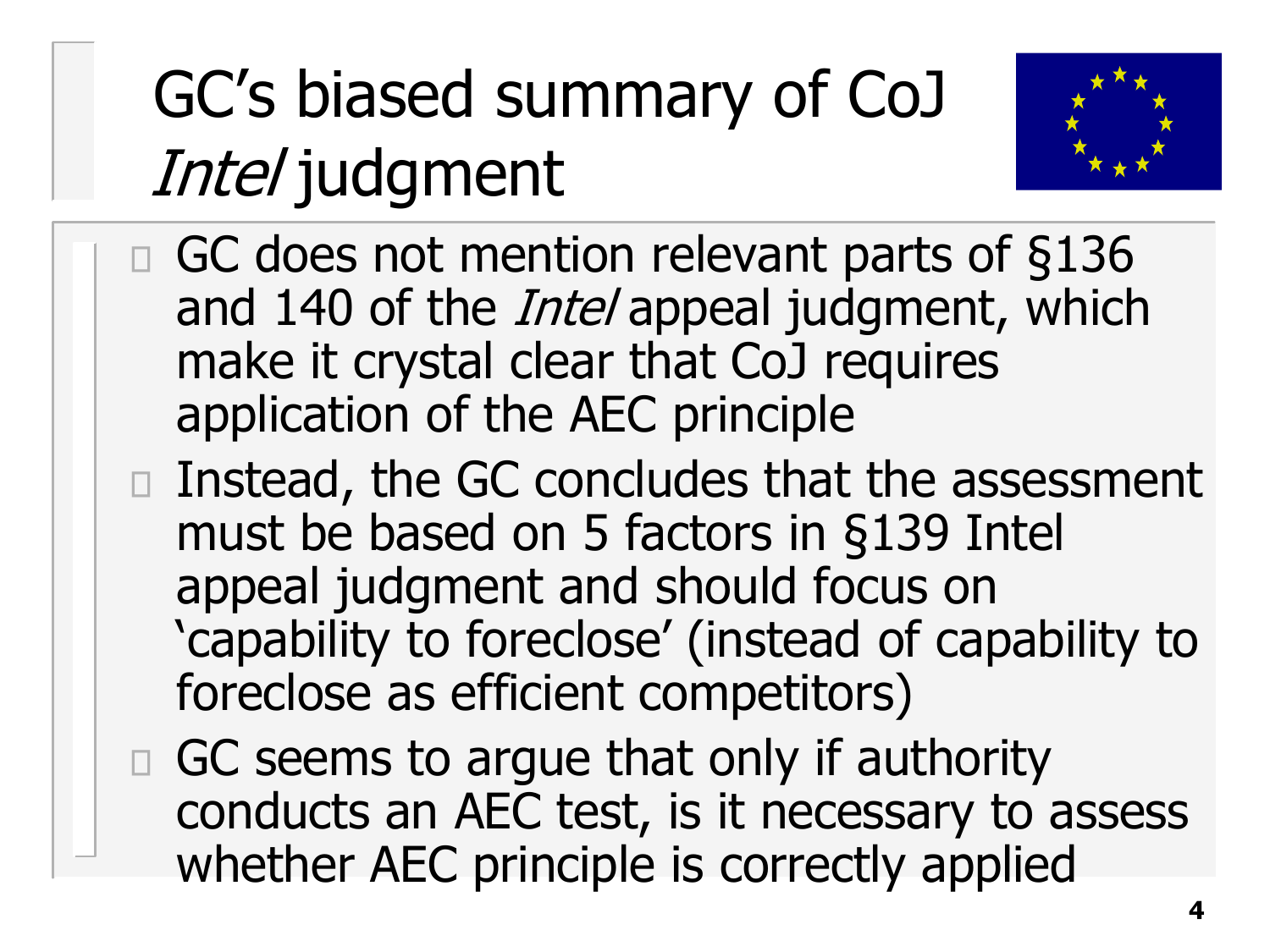

- GC seems to accept that 'naked restrictions' are 'by object' conduct, for which the rebuttable presumption and need to show effects does not apply unless the domco substantiates efficiencies (§93-94):
	- Coherent with by object category under Art 101;
	- Types of conduct and agreements that cannot be expected to create efficiencies justify reversing the order of first having to show the negative effects;
	- GC draws here a better conclusion than it does in Google Shopping §435-437, where it seems to deny the 'by object – by effect' distinction for Art. 102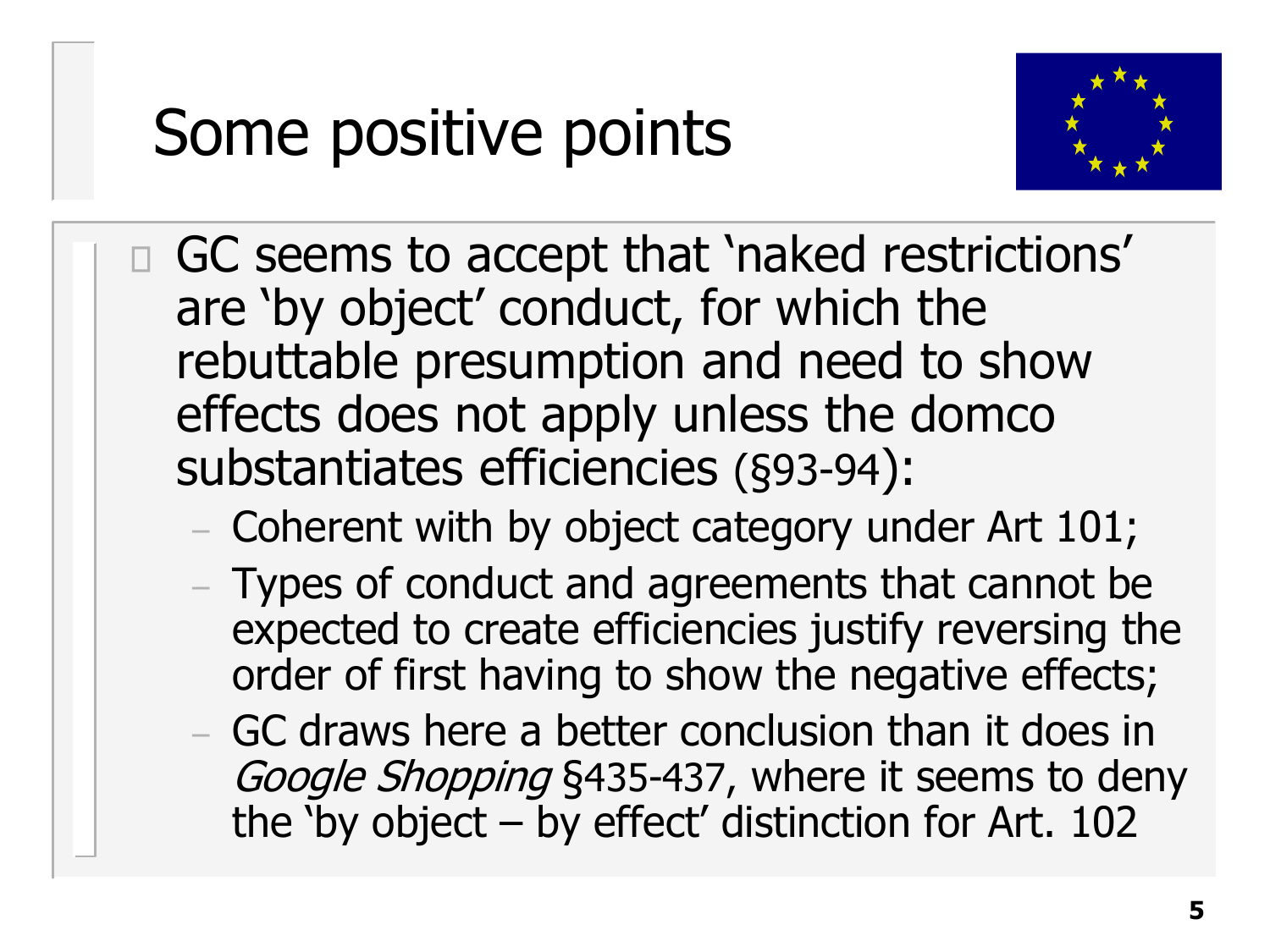## Some positive points



- Since CoJ *Post Danmark I* and *Intel* judgments, the effects-based approach is confirmed as the standard
- There is little that should prevent the Commission to turn the Art 102 Guidance into Art 102 Guidelines:
	- Section on market power and dominance was already in line with case law;
	- Section on anti-competitive foreclosure test now also in line with case law;
	- Section on AEC principle for price-based conduct now also in line with case law;
	- Same for section on objective necessity and efficiency test;
	- Same for sections on exclusive purchasing and rebates, tying and bundling and predation;
	- Only a need to differentiate the test for refusal to supply and margin squeeze